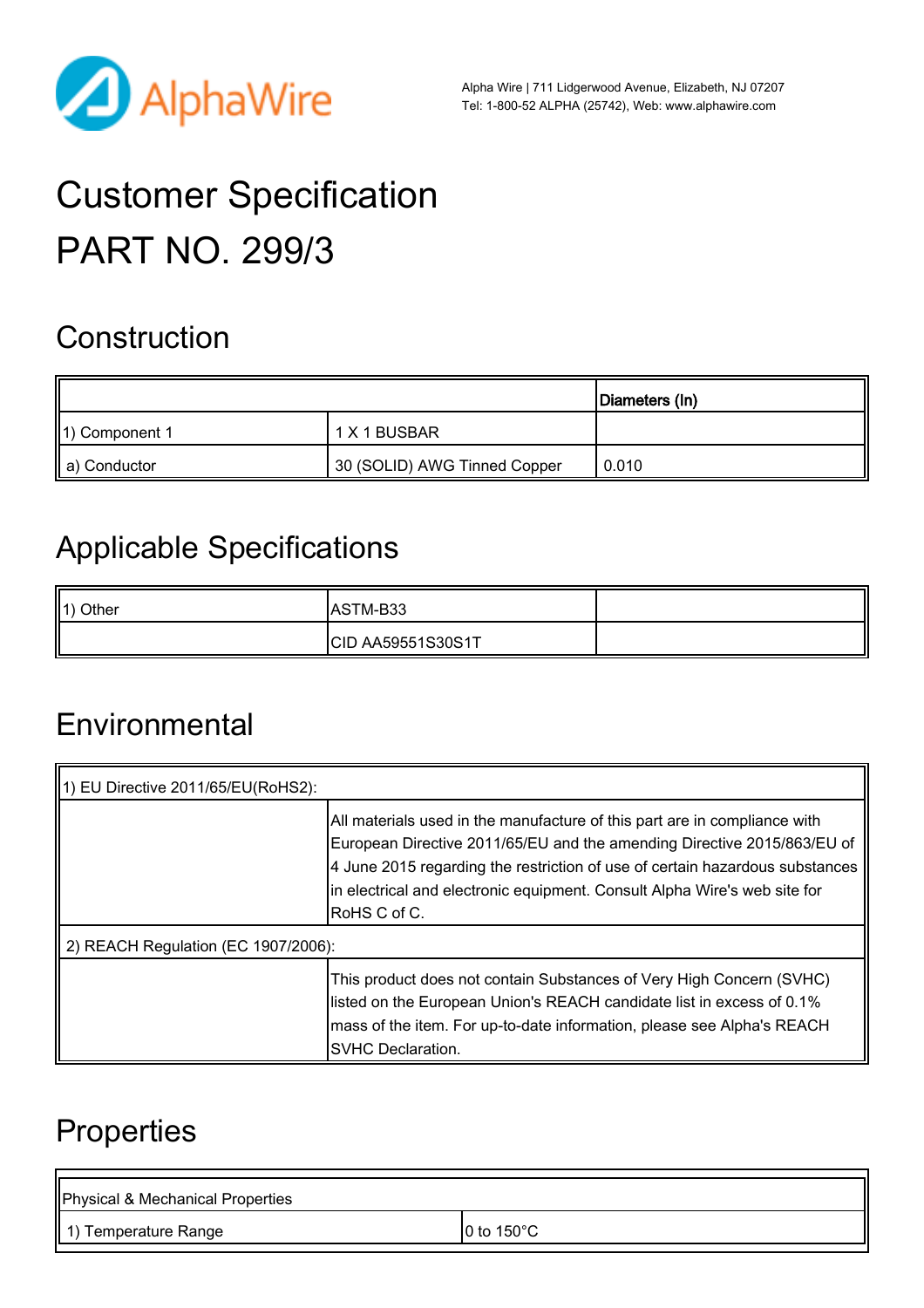| 2) Bend Radius        | 10X Cable Diameter              |
|-----------------------|---------------------------------|
| Electrical Properties | (For Engineering purposes only) |
| 1) Voltage Rating     | NOT SPECIFIED                   |
| 2) Conductor DCR      | 111 Ω/1000ft @20°C, Nominal     |

# **Other**

| Packaging                                                                                                                                                                                                                                   | Flange x Traverse x Barrel (inches)            |  |
|---------------------------------------------------------------------------------------------------------------------------------------------------------------------------------------------------------------------------------------------|------------------------------------------------|--|
| ∥a) 1000 FT                                                                                                                                                                                                                                 | 2.75 x 1 x 1.125 Continuous length             |  |
| b) 100 FT                                                                                                                                                                                                                                   | $2.75 \times 1 \times 1.125$ Continuous length |  |
|                                                                                                                                                                                                                                             | [Spool dimensions may vary slightly]           |  |
| Notes:                                                                                                                                                                                                                                      |                                                |  |
| ∥a) AA59551-S30S1T                                                                                                                                                                                                                          |                                                |  |
| b) This item was previously produced under Federal Spec QQ-W-343. This specification was discontinued and<br>replaced by Commercial Item Description A-A-59551A. Alpha 299/3 did not change as a result of the change to the<br>Agency Spec |                                                |  |

#### [www.alphawire.com](http://www.alphawire.com)

Alpha Wire | 711 Lidgerwood Avenue, Elizabeth, NJ 07207

Tel: 1-800-52 ALPHA (25742)

Although Alpha Wire ("Alpha") makes every reasonable effort to ensure there accuracy at the time of publication, information and specifications described herein are subject to errors or omissions and to changes without notice, and the listing of such information and specifications does not ensure product availability.

Alpha provides the information and specifications herein on an "AS IS" basis, with no representations or warranties, whether express, statutory or implied. In no event will Alpha be liable for any damages (including consequential, indirect, incidental, special, punitive, or exemplary) whatsoever, even if Alpha had been advised of the possibility of such damages, whether in an action under contract, negligence or any other theory, arising out of or in connection with the use, or inability to use, the information or specifications described herein.

ALPHA WIRE - CONFIDENTIAL AND PROPRIETARYNotice to persons receiving this document and/or technical information. This document is confidential and is the exclusive property of ALPHA WIRE, and is merely on loan and subject to recall by ALPHA WIRE at any time. By taking possession of this document, the recipient acknowledges and agrees that this document cannot be used in any manner adverse to the interests of ALPHA WIRE, and that no portion of this document may be copied or otherwise reproduced without the prior written consent of ALPHA WIRE. In the case of conflicting contractual provisions, this notice shall govern the status of this document. <br />>>>>><br />></>><</>©2019 ALPHA WIRE - all rights reserved.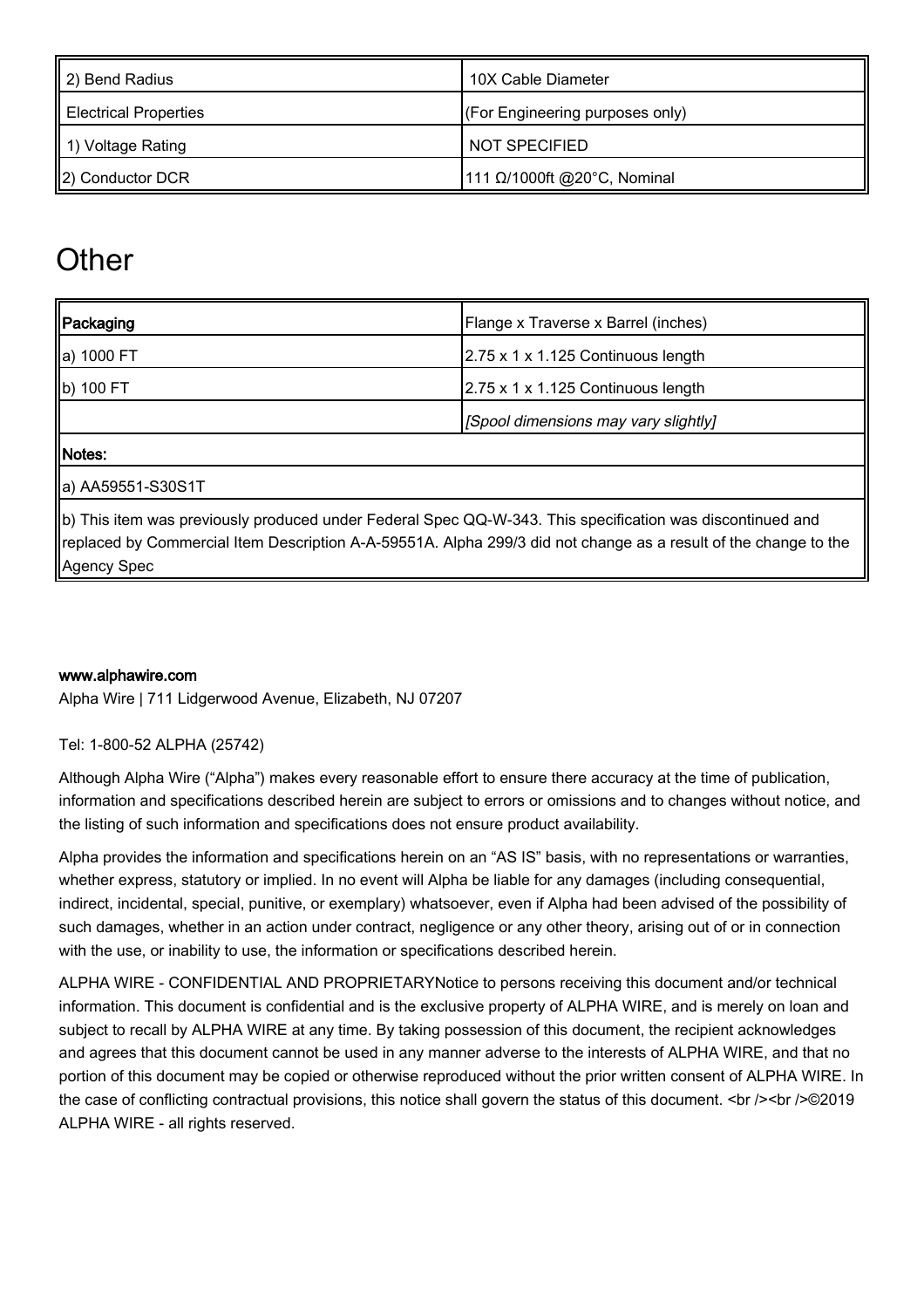

#### EU/China ROHS CERTIFICATE OF COMPLIANCE

To Whom It May Concern:

Alpha Wire Part Number: 299/3

299/3, RoHS-Compliant Commencing With 1/1/2004 Production

Note: all colors and put-ups

This document certifies that the Alpha part number cited above is manufactured in accordance with Directive 2011/65/EU of the European Parliament, better known as the RoHS Directive (commonly known as RoHS 2), with regards to restrictions of the use of certain hazardous substances used in the manufacture of electrical and electronic equipment. This certification extends to amending Directive 2015/863/EU which expanded the list of restricted substances to 10 items (commonly known as RoHS 3) The reader is referred to these Directives for the specific definitions and extents of the Directives. No Exemptions are required for RoHS Compliance on this item. Additionally, Alpha certifies that the listed part number is in compliance with China RoHS "Marking for Control of Pollution by Electronic Information Products" standard SJ/T 11364-2014.

| Substance                              | <b>Maximum Control Value</b> |
|----------------------------------------|------------------------------|
| Lead                                   | $0.1\%$ by weight (1000 ppm) |
| Mercury                                | $0.1\%$ by weight (1000 ppm) |
| Cadmium                                | $0.01\%$ by weight (100 ppm) |
| <b>Hexavalent Chromium</b>             | $0.1\%$ by weight (1000 ppm) |
| Polybrominated Biphenyls (PBB)         | $0.1\%$ by weight (1000 ppm) |
| Polybrominated Diphenyl Ethers (PBDE), |                              |
| Including Deca-BDE                     | $0.1\%$ by weight (1000 ppm) |
| Bis(2-ethylhexyl) phthalate (DEHP)     | $0.1\%$ by weight (1000 ppm) |
| Butyl benzyl phthalate (BBP)           | $0.1\%$ by weight (1000 ppm) |
| Dibutyl phthalate (DBP)                | $0.1\%$ by weight (1000 ppm) |
| Diisobutyl phthalate (DIBP)            | $0.1\%$ by weight (1000 ppm) |

The information provided in this document and disclosure is correct to the best of Alpha Wire's knowledge, information and belief at the date of its release. The information provided is designed only as a general guide for the safe handling, storage, and any other operation of the product itself or the one that it will become part of. The intent of this document is not to be considered a warranty or quality specification. Regulatory information is for guidance purposes only. Product users are responsible for determining the applicability of legislation and regulations based on their individual usage of the product.

Authorized Signatory for the Alpha Wire:

Dave Watson, Director of Engineering & QA 9/29/2020 Alpha Wire 711 Lidgerwood Ave. Elizabeth, NJ 07207 Tel: 1-908-925-8000